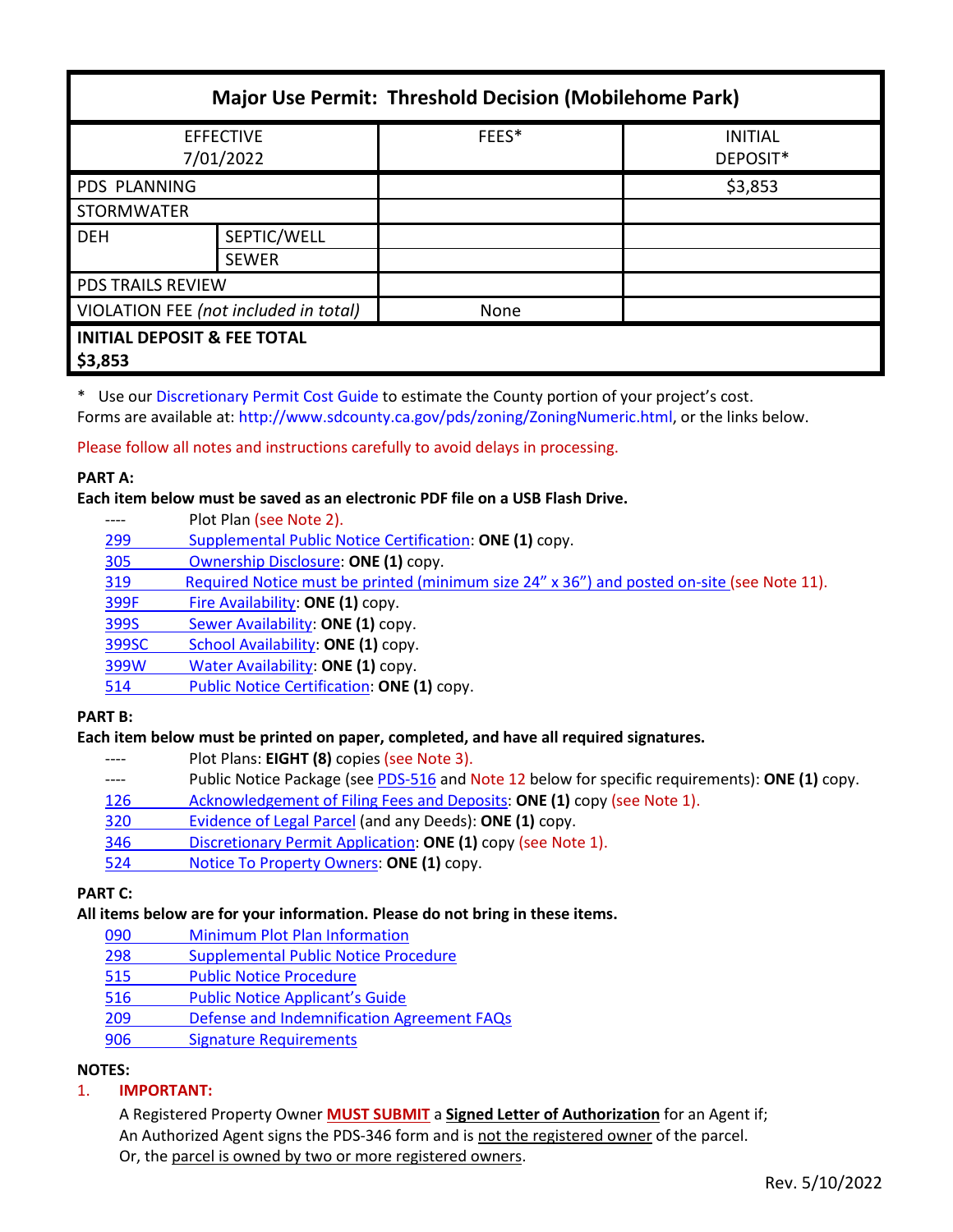Or, not all of the registered owners are signing the PDS-346 form.

Or, the Authorized Agent is not the Financially Responsible Party.

Or, the parcel is owned by a Corporation.

#### **ADDITIONALLY:**

Financially Responsible Party **MUST SIGN** form PDS-126. Financially Responsible Party **INFORMATION MUST MATCH EXACTLY** on form PDS-126 Authorized Agent **may sign** form PDS-346 **ONLY IF ATTACHED** to a **Signed Letter of Authorization.** 

- 2. Save each complete Study, Report, Plot Plan, Map, etc., as an electronic PDF file onto ONE (1) USB Flash Drive. Provide only ONE (1) USB Flash Drive. Submit only the requested files. Files CANNOT have any security restrictions or passwords. Please name each PDF file on the USB Flash Drive based on the "Title or Type" of document being submitted (examples: Plot Plan, Resource Protection Study, Grading Plan). Please note: the USB Flash Drive will not be returned.
- 3. Plot plans, etc. (must be at least 11" x 17") are to be stapled together in sets and folded to 8½" x 11" with the lower right-hand corner exposed.
- 4. If parcel is on septic sanitation system and/or well potable water system, then Health Department (DEH) Certification is required.
- **5. A Major Pre-Application Meeting is MANDATORY prior to the submittal of this application.**
- 6. At INTAKE, a copy of the Major Pre-Application letter from PDS or a copy of the form waiving the Major Pre-Application Meeting MUST be submitted by the applicant. Techs: Check ACCELA to be sure the applicant has completed a Major Pre-Application Meeting. If not, we cannot accept the submittal.
- 7. Project goes to local Community Planning Group and/or Design Review Board for recommendation.
- 8. Use the same PROJECT # (not case #) as the Major Pre-Application when entering this application into ACCELA.
- 9. If project is a violation, plans must have Code Compliance Officer's stamp before accepting the application.
- 10. Your application package must be complete when you bring it in for submittal. The submittal process begins at the main "Check-In" counter on the first floor.
- 11. The applicant is responsible for the initial posting of the notice(s) and assuring that the notice(s) stays posted until the eleventh day after final action is taken on the permit application, at which time the applicant shall remove the notice(s). The Notice shall be posted within ten (10) days of payment of the application fees. Applicants shall use PDS-319 (Public Notice) which can be found at <https://www.sandiegocounty.gov/content/dam/sdc/pds/zoning/formfields/PDS-PLN-319.pdf> or can be requested at the time of application submittal. Please see PDS-298 and PDS-515 for complete posting requirements. **The applicant must email the Planner photo(s) showing that the required Notice has been posted.**

Failure to post or comply with the posting guidelines may delay processing of your project or delay the public hearing.

**On-Site Posting of PDS-319 is required for** Major Use Permits, Major Use Permit Modifications, Minor Use Permits, Minor Use Permit Modifications, Specific Plans, Specific Plan Amendments, Tentative Maps, Tentative Parcel Maps, and Zone Reclassifications.

12. Notice of the application shall be given to all property owners within 1500' (feet) from the applicant's property and a minimum of 100 different owners. For example, if 100 different property owners cannot be found within a 1500' radius, the notice area shall be expanded until 100 property owners are available for notification. See table on the next page for more details.